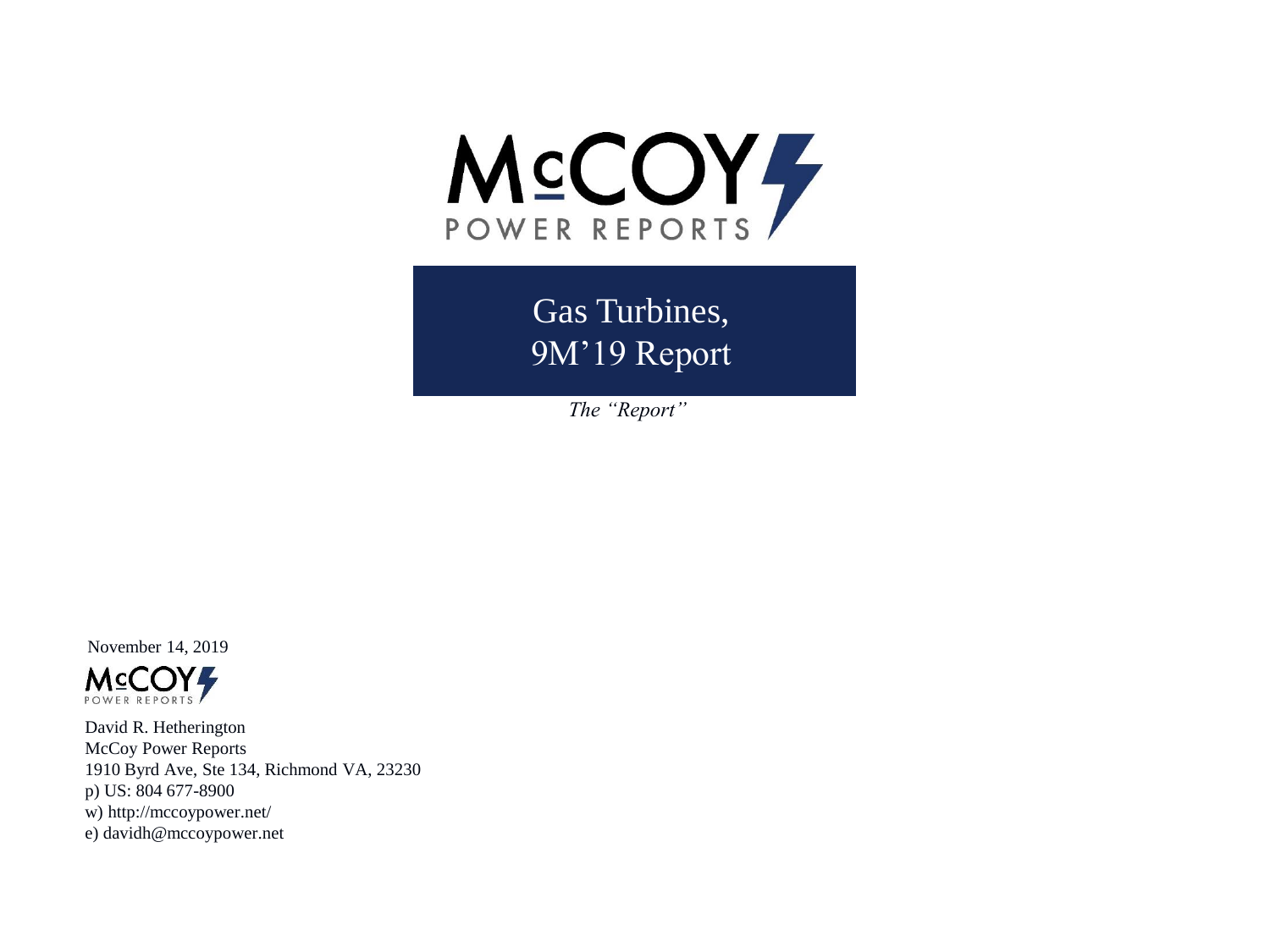#### Table of Contents

To our subscribers:

Since 1993, McCoy has measured the breadth, depth, and competitive elements of the power generation markets we serve. Our scope includes a clear mandate to judge market share.

Quarterly market performance updates provide transparency and insight, but the appropriate interval with which to assess OEM efficacy is annual.

> All our best, Bob McCoy Dave Hetherington

# From the Editors Table of Contents

- Global Market Summary
- Advanced Class Segment
- Power Gen Segment (IPP & Utility)
- Industrial Segment (Industrial & IMD)
- On-Grid Performance: Europe and USA
- Market Share Discussion
- 9M'19 Official League Tables
	- Technology Owner: Share of Ordered Capacity and Ordered Units
	- Manufacturer: Share of Ordered Capacity and Ordered Units
- GT Order Data, 9M'19 (the "Data"): Please See Accompanying Spreadsheet

*The Report and the Data are for your company's internal use only and may not be reproduced or retransmitted in any manner without the written permission of McCoy Power Reports. All rights are reserved.*

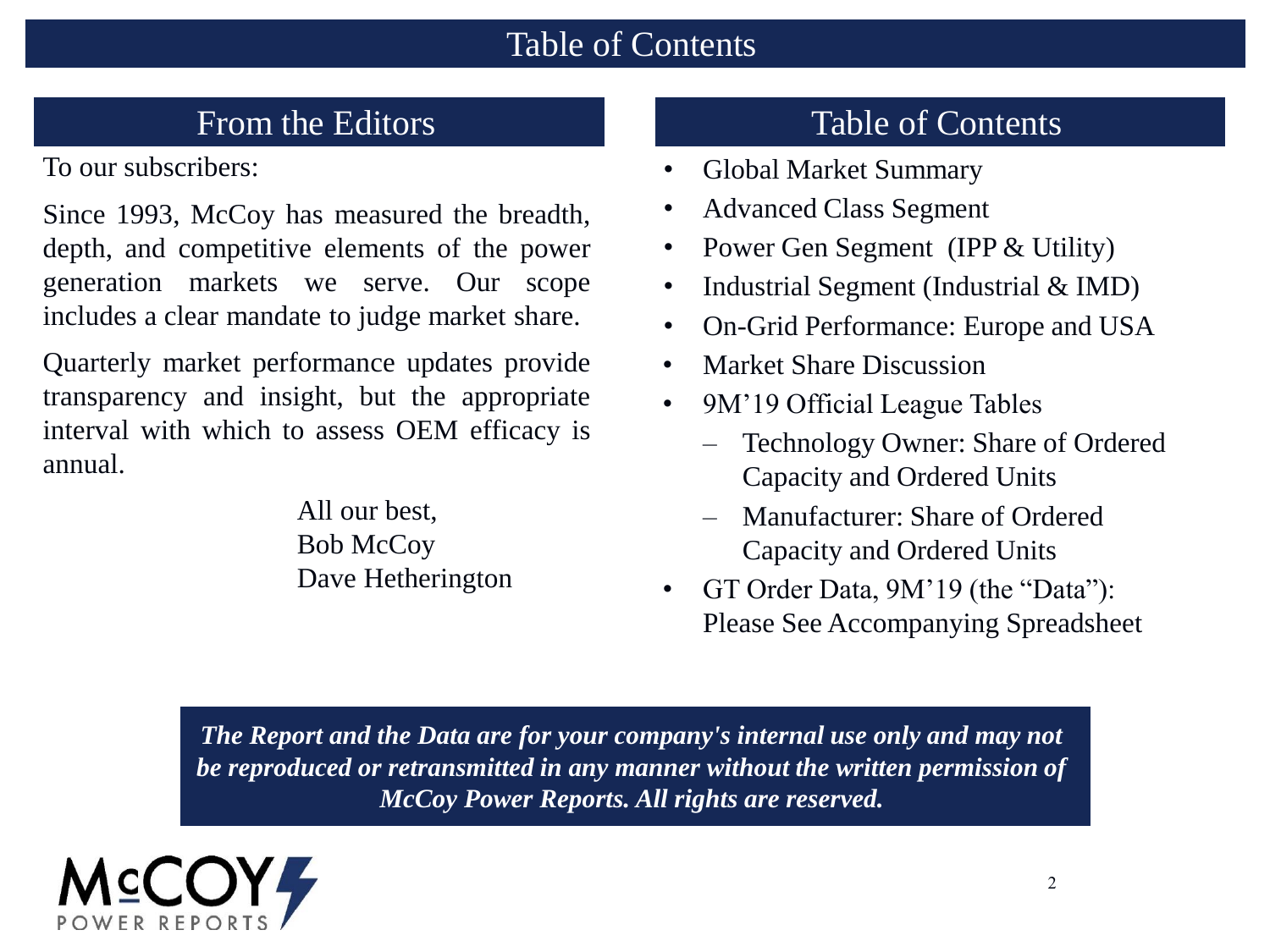#### Global Market Summary

The market for gas turbines amounted to 30.6 GWe and 258 units during the 9M'19 period, up 16% on-year by capacity and in line by units relative to 9M'18 (images right).

While these top line numbers are encouraging, we will evaluate on the pages that follow the performances of the advanced class, power gen and industrial segments. Our focus is unit flow, the legacy measure of industry health and well being.

Subsequently, we present on-grid gas turbine performance for the Europe and USA markets which continue to show strong trends.



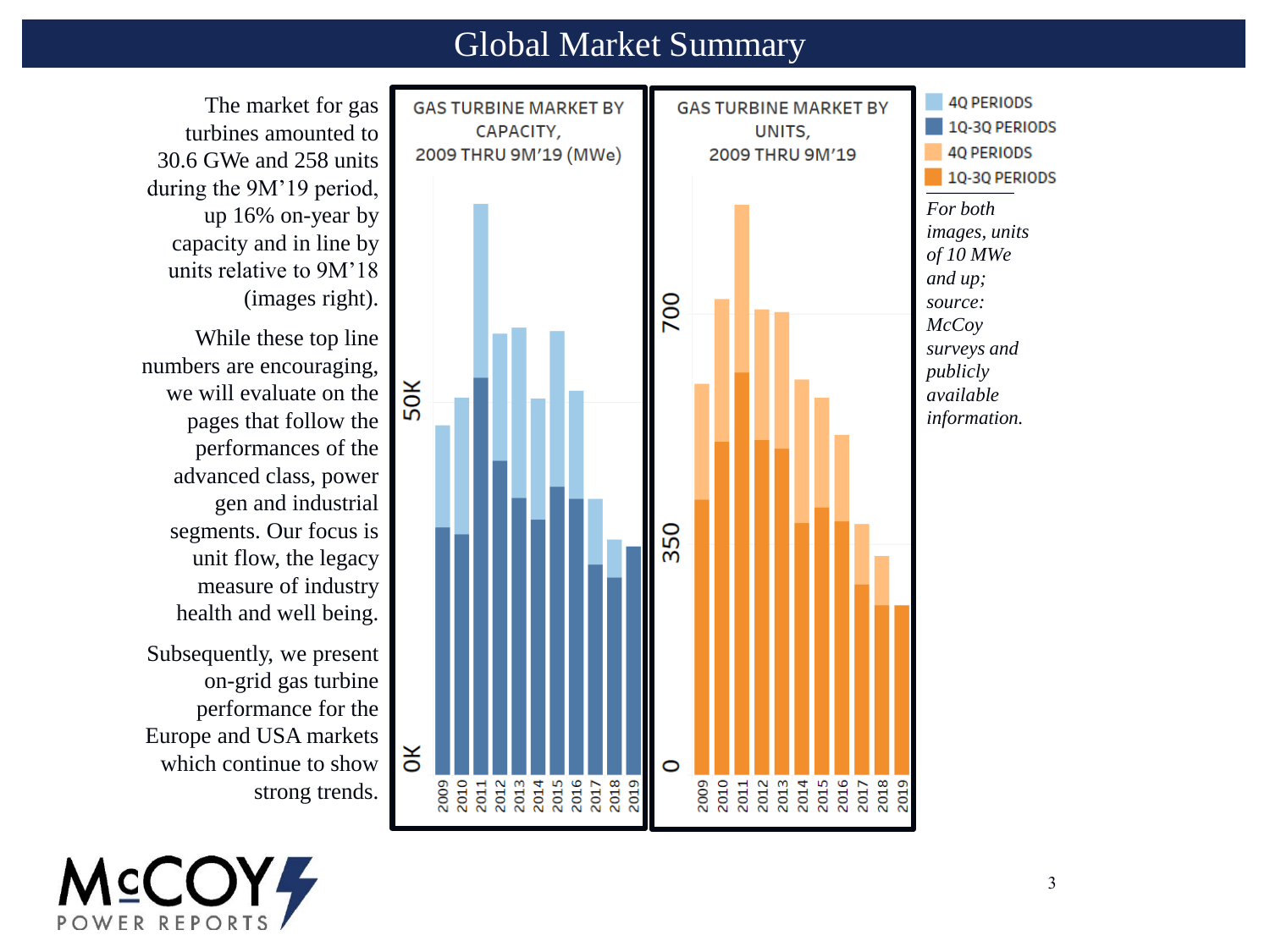#### Advanced Class Segment



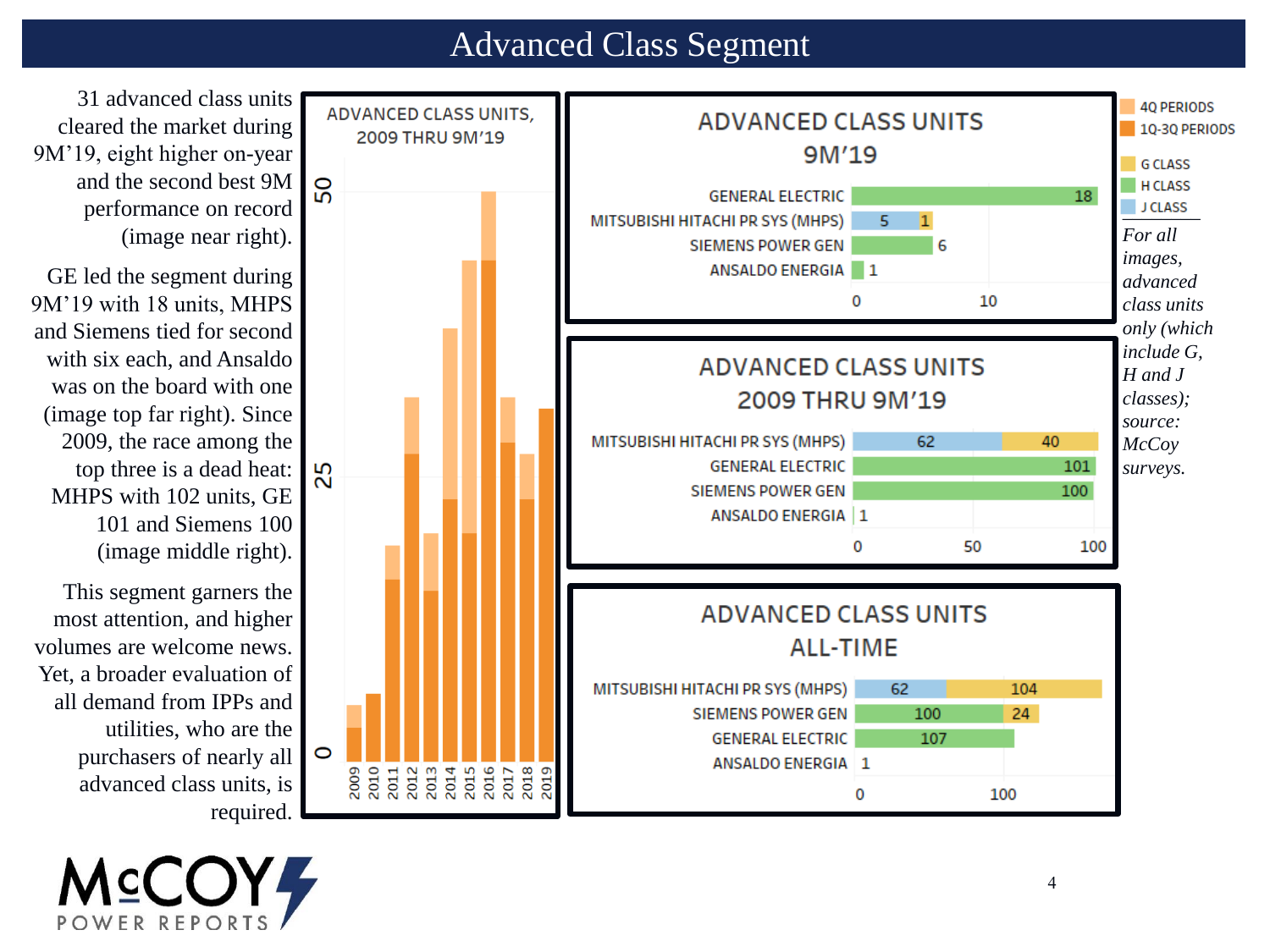# Power Gen Segment (IPP & Utility)



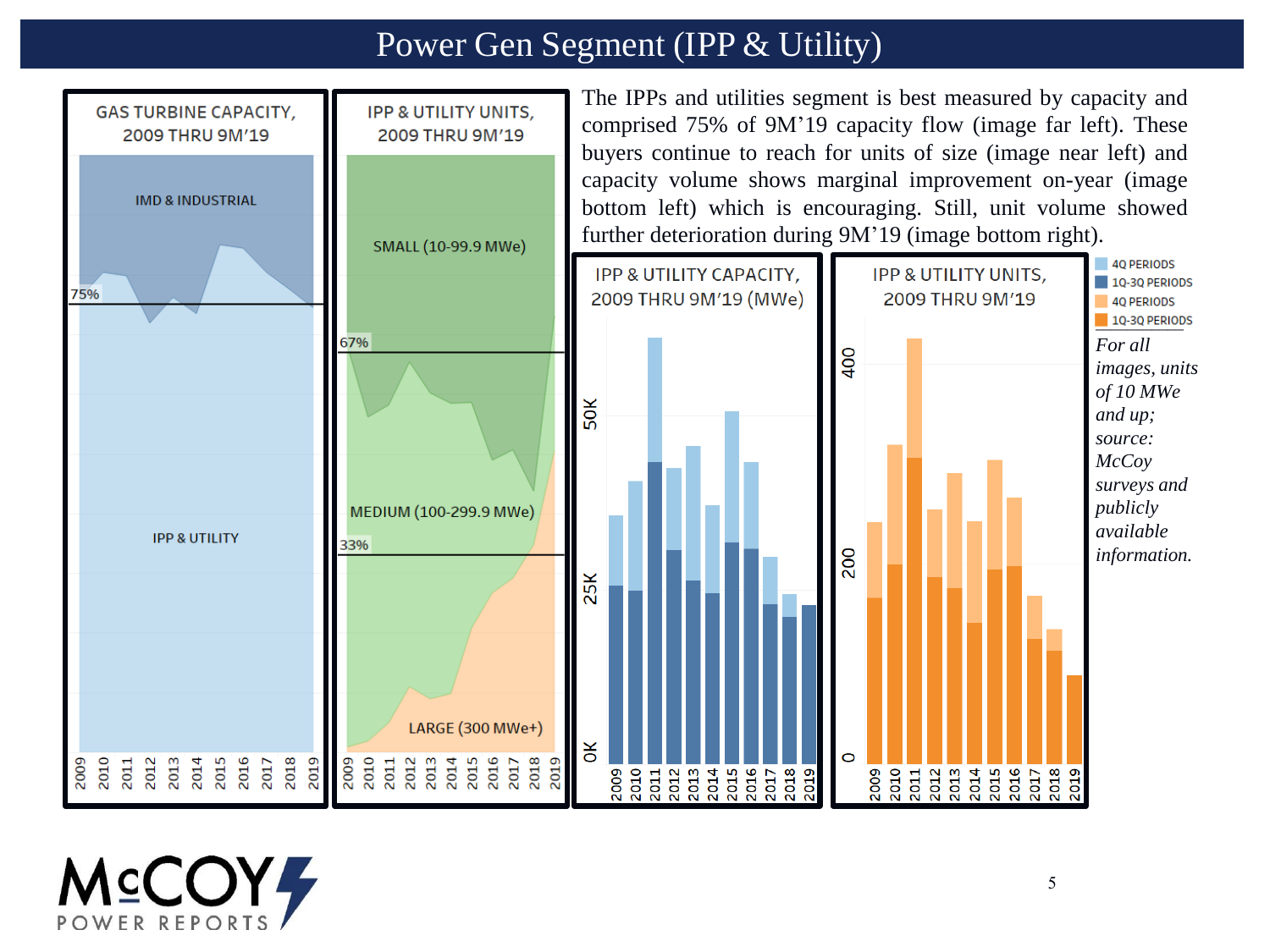# Industrial Segment (Industrial & IMD)



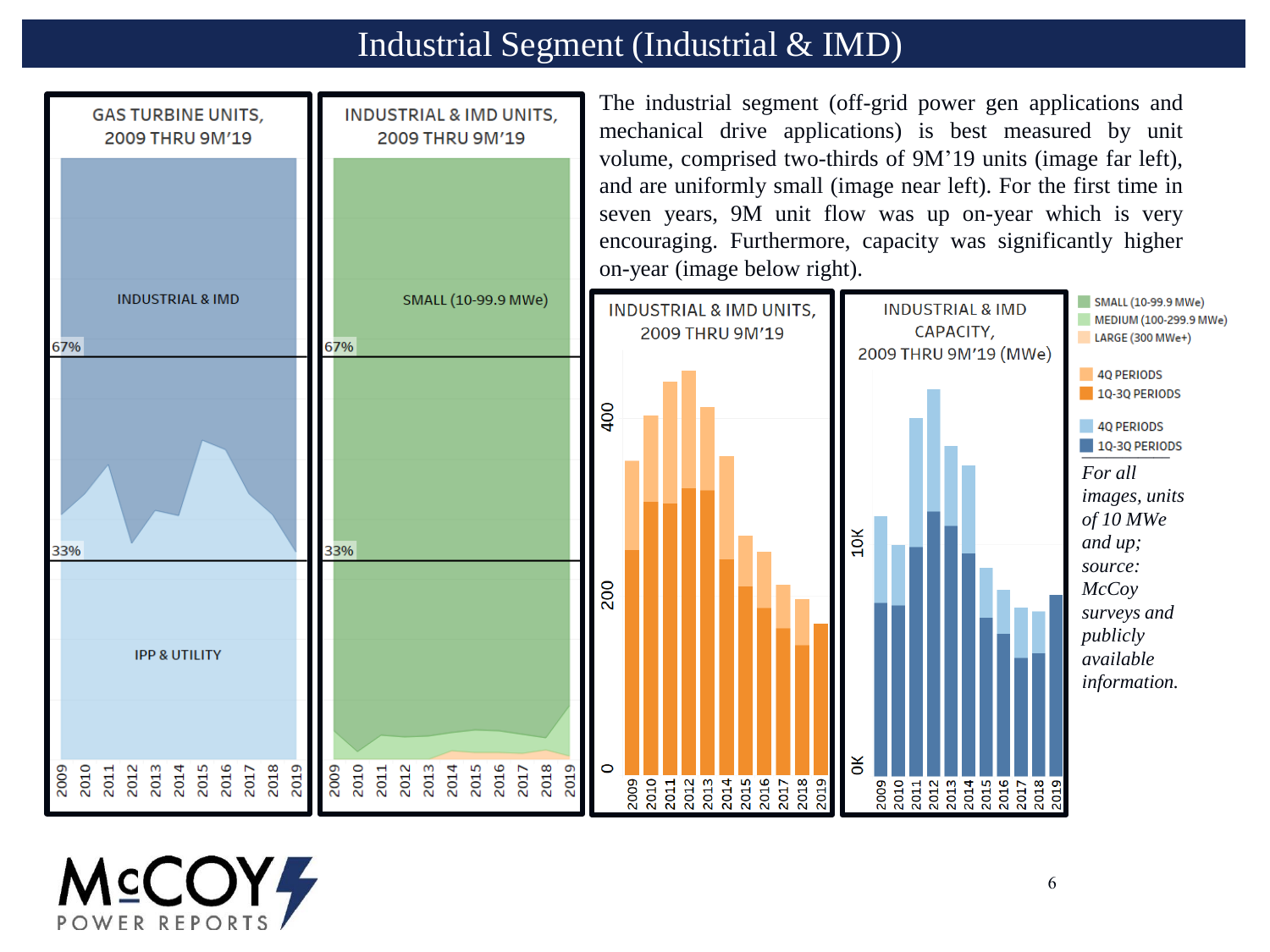## On-Grid Performance: Europe



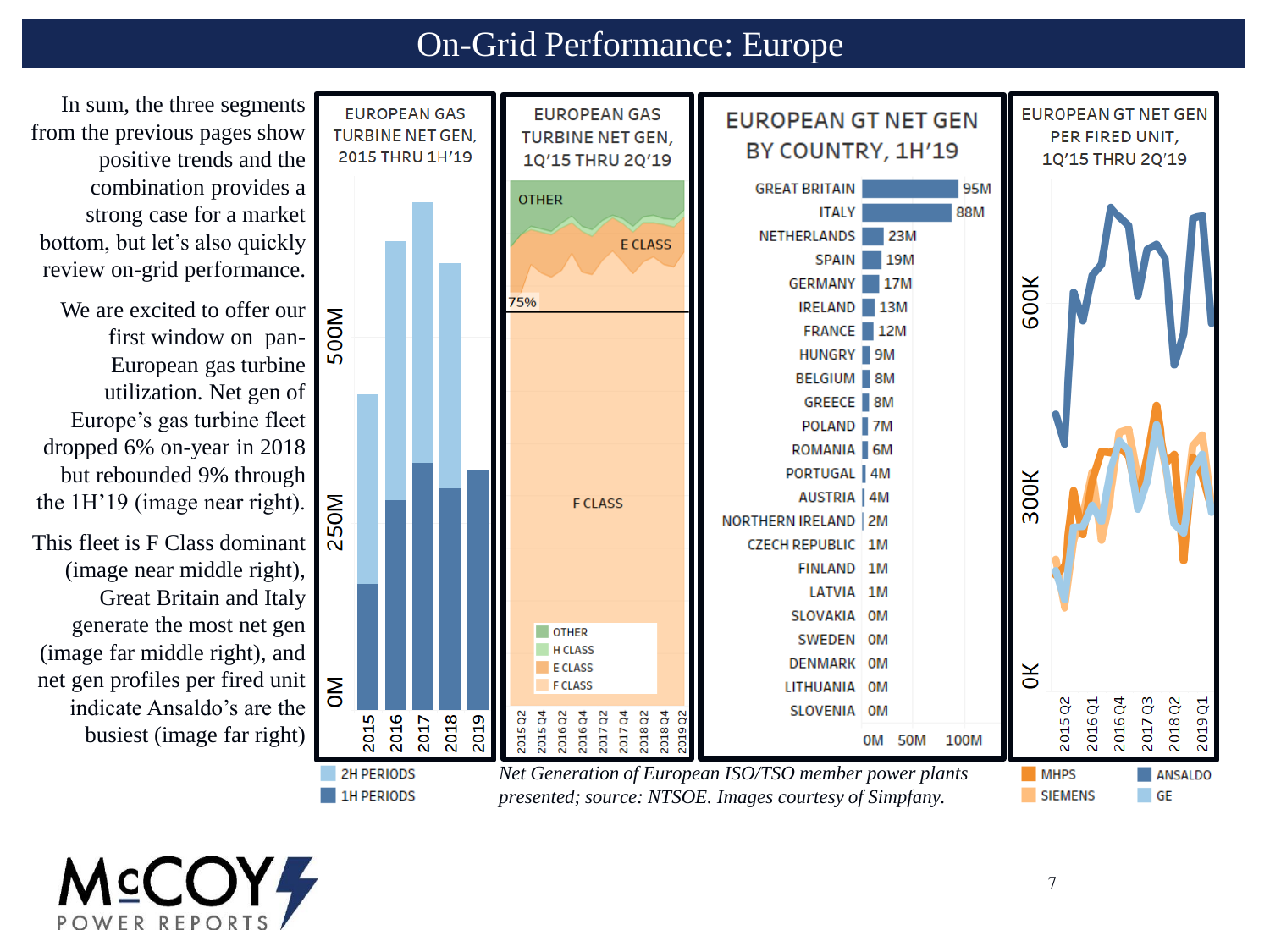## On -Grid Performance: USA



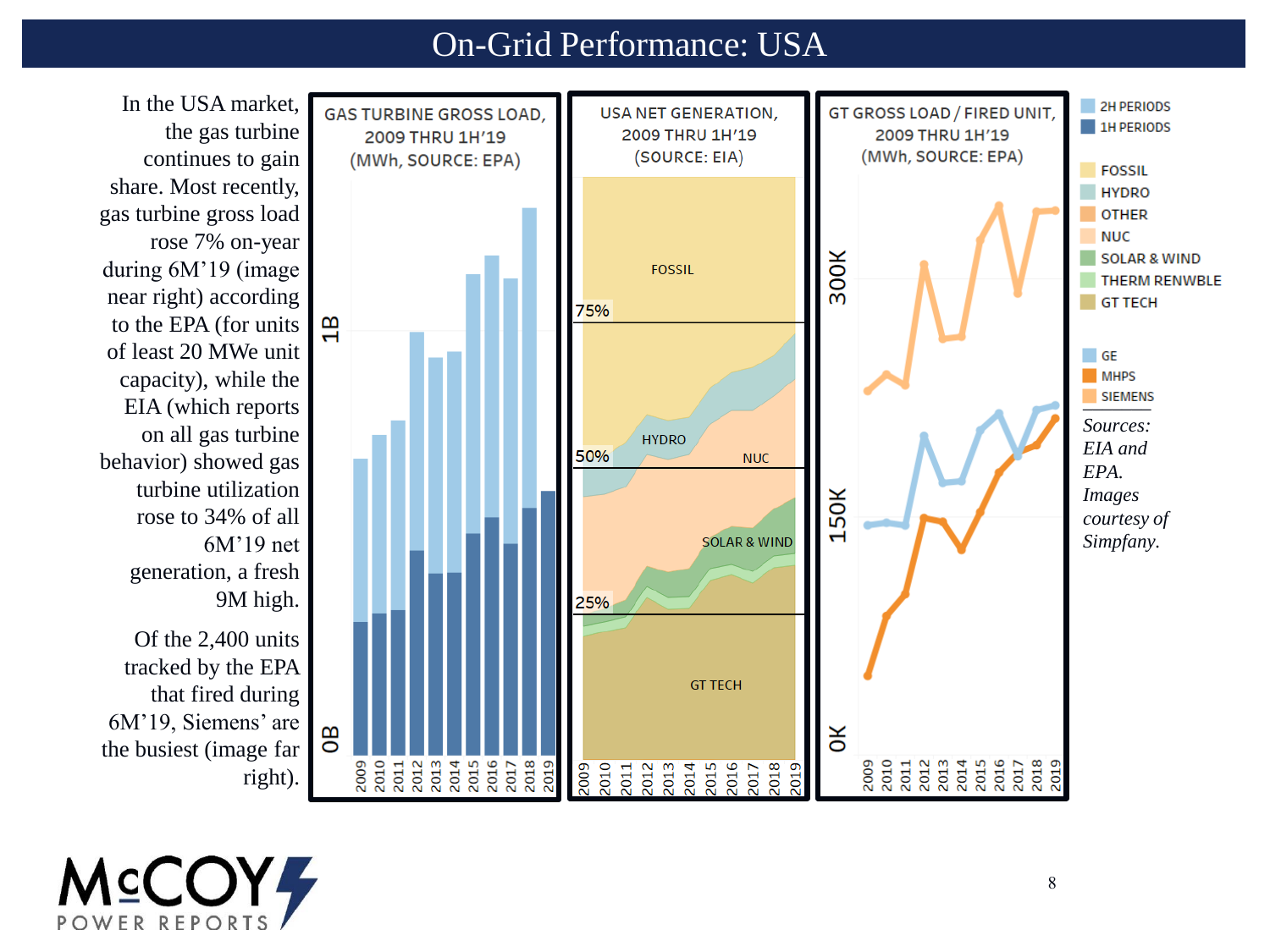#### Market Share Discussion